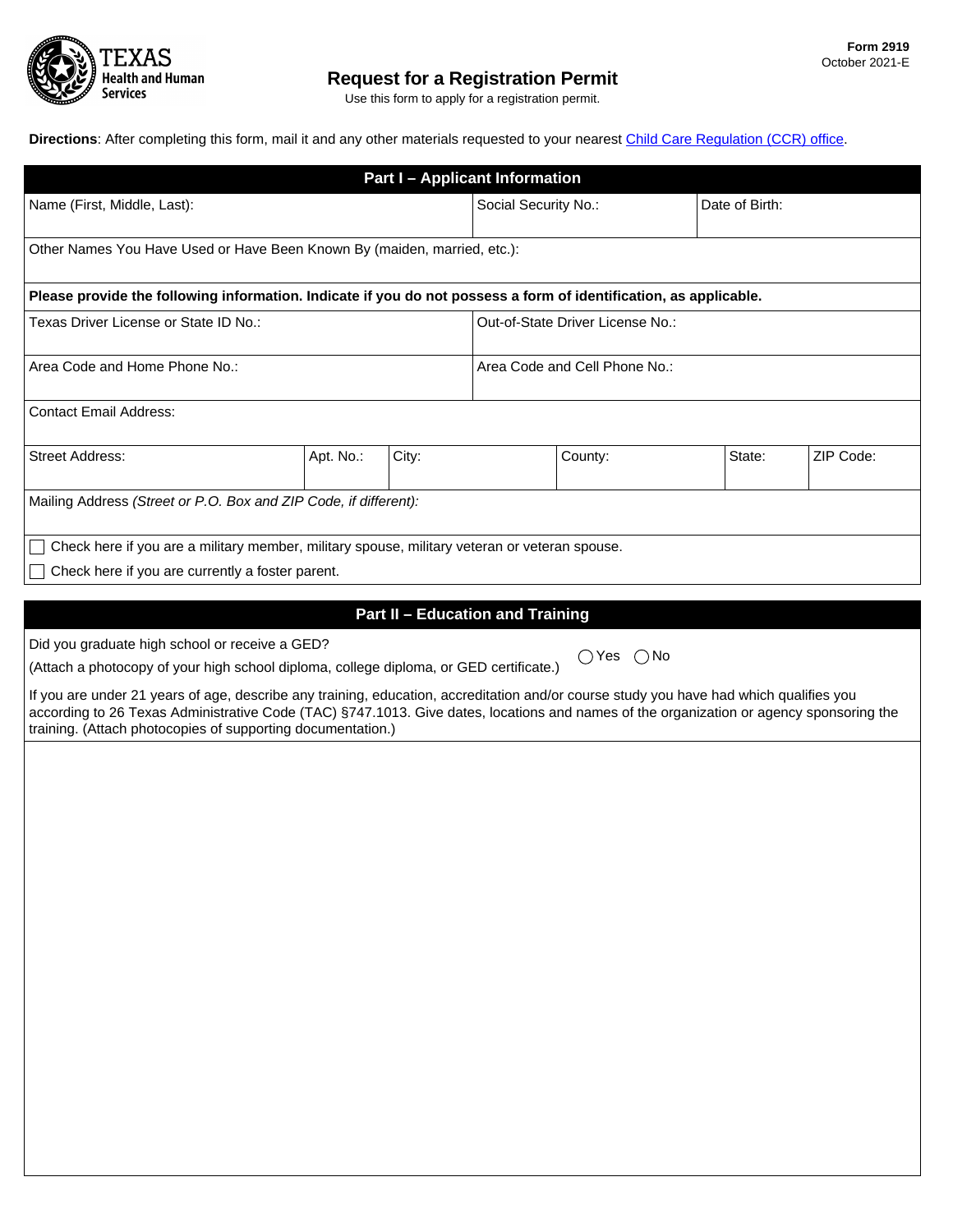## **Part III – Home Information**

| The following people (spouse, children, friends, etc.) live in my home or are otherwise regularly or frequently present while children are in my<br>care (see 26 Texas Administrative Code 745.601 for a definition of who is regularly or frequently present at an operation - while children are in           |                            |                                |               |
|-----------------------------------------------------------------------------------------------------------------------------------------------------------------------------------------------------------------------------------------------------------------------------------------------------------------|----------------------------|--------------------------------|---------------|
| my care.):                                                                                                                                                                                                                                                                                                      |                            |                                |               |
| <b>Name</b>                                                                                                                                                                                                                                                                                                     | Age                        | Date of Birth                  | Relationship  |
|                                                                                                                                                                                                                                                                                                                 |                            |                                |               |
|                                                                                                                                                                                                                                                                                                                 |                            |                                |               |
|                                                                                                                                                                                                                                                                                                                 |                            |                                |               |
|                                                                                                                                                                                                                                                                                                                 |                            |                                |               |
|                                                                                                                                                                                                                                                                                                                 |                            |                                |               |
|                                                                                                                                                                                                                                                                                                                 |                            |                                |               |
|                                                                                                                                                                                                                                                                                                                 |                            |                                |               |
| 1. Will any people assist you in caring for children? $\bigcirc$ Yes                                                                                                                                                                                                                                            | $()$ No                    |                                |               |
| If yes, provide the following information on the people who will assist you.                                                                                                                                                                                                                                    |                            |                                |               |
|                                                                                                                                                                                                                                                                                                                 | Name (first, middle, last) |                                | Date of Birth |
|                                                                                                                                                                                                                                                                                                                 |                            |                                |               |
|                                                                                                                                                                                                                                                                                                                 |                            |                                |               |
|                                                                                                                                                                                                                                                                                                                 |                            |                                |               |
| 2. Have you or has any person living in your home, anyone who will help care for children or anyone who will have contact with the<br>children in your care (other than a child's family) ever had one of the following?                                                                                        |                            |                                |               |
| A child removed because of abuse, neglect or exploitation?                                                                                                                                                                                                                                                      |                            | $\bigcirc$ No<br>()Yes         |               |
| A determination that a child was abused, neglected or exploited?                                                                                                                                                                                                                                                |                            | ◯ Yes<br>( ) No                |               |
| A contact or visit regarding child abuse, neglect or exploitation by:<br>• the Department of Family of Protective Services (DFPS);<br>• a child welfare agency in Texas or another state;<br>• a law enforcement agency (policy, sheriff, etc.) in Texas; or<br>• another state or any other agency not listed? |                            | $\bigcap$ Yes<br>$\bigcirc$ No |               |
| If yes to any of the questions above, what was the child's name?                                                                                                                                                                                                                                                |                            |                                |               |
| How was the child related to you?                                                                                                                                                                                                                                                                               |                            |                                |               |
| When did this occur?                                                                                                                                                                                                                                                                                            |                            |                                |               |
| Where did this occur?                                                                                                                                                                                                                                                                                           |                            |                                |               |
| 3. Do you or does any person living in your home, anyone who helps care for children or anyone who will have contact with the<br>children in your care (other than a child's family) have any of the following?                                                                                                 |                            |                                |               |
| A felony conviction? $\bigcirc$ Yes $\bigcirc$ No                                                                                                                                                                                                                                                               |                            |                                |               |
| If yes, give the name of the person, type of conviction, location of the offense and details of the offense:                                                                                                                                                                                                    |                            |                                |               |
|                                                                                                                                                                                                                                                                                                                 |                            |                                |               |
| A felony or misdemeanor charge pending? $\bigcirc$ Yes $\bigcirc$ No                                                                                                                                                                                                                                            |                            |                                |               |
| If yes, give the name of the person, type of charge, location of the offense, county where the charge is pending, court number and details of<br>the offense:                                                                                                                                                   |                            |                                |               |
|                                                                                                                                                                                                                                                                                                                 |                            |                                |               |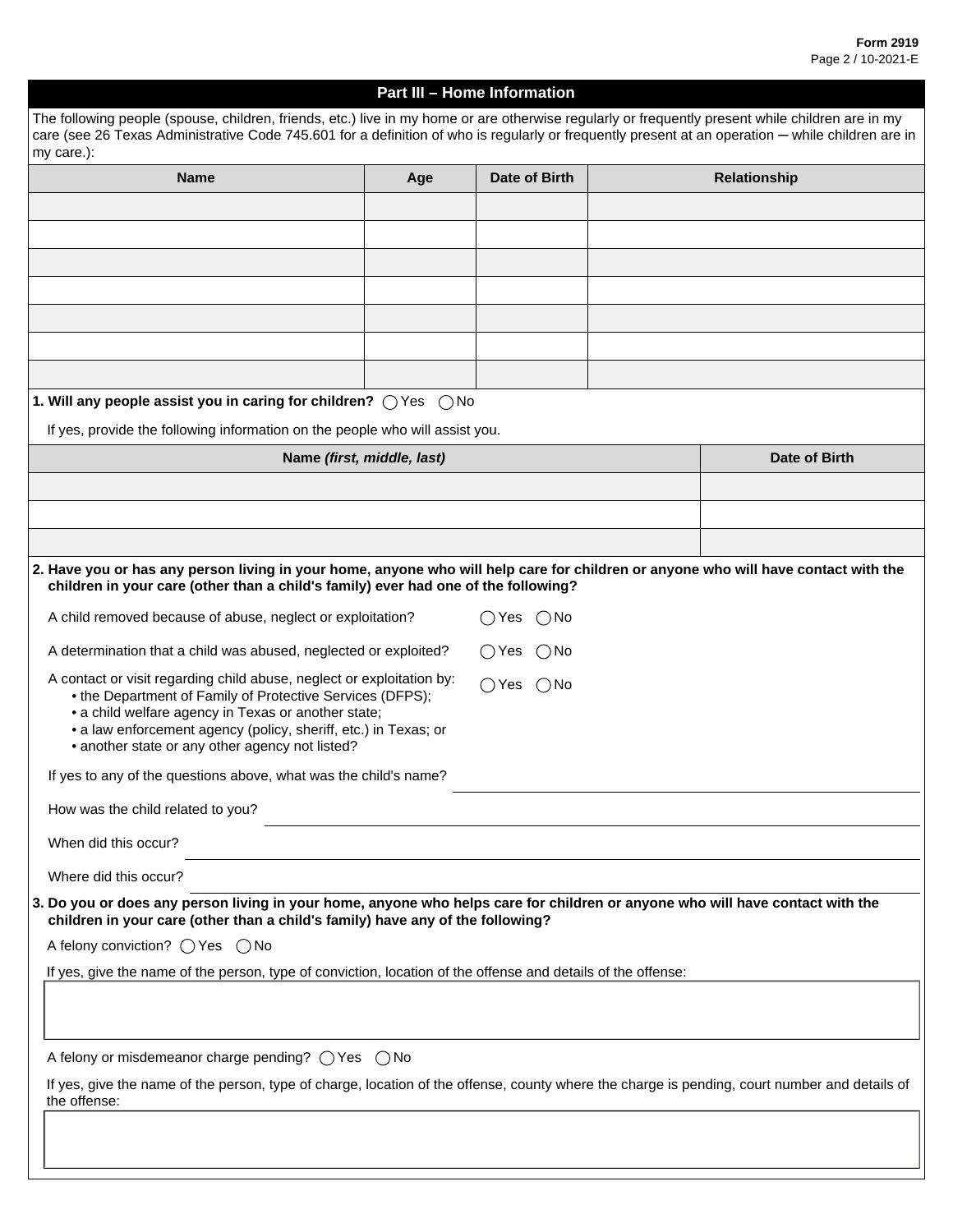A deferred sentence?  $\bigcirc$  Yes  $\bigcirc$  No

If yes, give the name of the person, type of charge, location of the offense, county where the charge is pending, court number and details of the offense:

**4. List any health issues affecting you or someone living in your home that may affect or limit your ability to care for children:**

| <b>Part IV - Operation Information</b> |
|----------------------------------------|
|----------------------------------------|

| *Enter or select the details of the services you intend to offer in the sections below.                                        |                                                                                                                        |                                                   |              |                               |                                     |  |          |              |  |
|--------------------------------------------------------------------------------------------------------------------------------|------------------------------------------------------------------------------------------------------------------------|---------------------------------------------------|--------------|-------------------------------|-------------------------------------|--|----------|--------------|--|
| 1. Hours of Operation                                                                                                          |                                                                                                                        |                                                   |              |                               |                                     |  |          |              |  |
| End Time:<br>Begin Time:                                                                                                       |                                                                                                                        |                                                   |              |                               |                                     |  |          |              |  |
| 2. Days of the Week in Operation (check all that apply)                                                                        |                                                                                                                        |                                                   |              |                               |                                     |  |          |              |  |
| $\Box$ Sunday                                                                                                                  | Monday                                                                                                                 | Tuesday                                           | Wednesday    |                               | $\Box$ Thursday                     |  | Friday   | Saturday     |  |
| 3. Months of Operation (check all that apply)                                                                                  |                                                                                                                        |                                                   |              |                               |                                     |  |          |              |  |
| January                                                                                                                        | February                                                                                                               | March                                             | $\Box$ April |                               | $\neg$ May                          |  | June     |              |  |
| $\exists$ July                                                                                                                 | August                                                                                                                 | September                                         | October      |                               | $\neg$ November                     |  | December |              |  |
| 4. Which age groups do you intend to care for? (Check all that apply)                                                          |                                                                                                                        |                                                   |              |                               |                                     |  |          |              |  |
| $\sqrt{\frac{1}{1}}$ Infants (birth $-17$ months)                                                                              |                                                                                                                        |                                                   |              |                               |                                     |  |          |              |  |
|                                                                                                                                | Toddlers (18 months - 2 years)                                                                                         |                                                   |              |                               |                                     |  |          |              |  |
|                                                                                                                                | Pre-Kindergarten (3 years - 4 years)                                                                                   |                                                   |              |                               |                                     |  |          |              |  |
|                                                                                                                                | School-age (5 years and older)                                                                                         |                                                   |              |                               |                                     |  |          |              |  |
| 5. Services Provided (Check all that apply)                                                                                    |                                                                                                                        |                                                   |              |                               |                                     |  |          |              |  |
|                                                                                                                                |                                                                                                                        | School-Age Care □ Drop-In Care (alternative care) |              |                               | Accredited by National Organization |  |          |              |  |
| <b>Field Trips</b><br>After School Services                                                                                    |                                                                                                                        |                                                   |              | <b>Before School Services</b> |                                     |  |          |              |  |
| <b>Meals Provided</b><br>Snacks Provided<br>Children with Special Needs                                                        |                                                                                                                        |                                                   |              |                               |                                     |  |          |              |  |
| Night Care<br>Pool on Premises<br><b>Water Activities</b>                                                                      |                                                                                                                        |                                                   |              |                               |                                     |  |          |              |  |
| Transportation<br>Child and Adult Care Food Program Part-Time Care (will enroll children for only part of the day and/or week) |                                                                                                                        |                                                   |              |                               |                                     |  |          |              |  |
| 6. Miscellaneous                                                                                                               |                                                                                                                        |                                                   |              |                               |                                     |  |          |              |  |
| Are you currently caring for children in your home who are not related to you? $\bigcirc$ Yes $\bigcirc$ No                    |                                                                                                                        |                                                   |              |                               |                                     |  |          |              |  |
| Total number of children (including your own children under 14 years):                                                         |                                                                                                                        |                                                   |              |                               |                                     |  |          |              |  |
| Related<br>Unrelated                                                                                                           |                                                                                                                        |                                                   |              |                               |                                     |  |          |              |  |
|                                                                                                                                | If you are caring for children who are related to you, state the children's full names, ages, and relationships below. |                                                   |              |                               |                                     |  |          |              |  |
| <b>Name</b>                                                                                                                    |                                                                                                                        |                                                   |              | Age                           |                                     |  |          | Relationship |  |
|                                                                                                                                |                                                                                                                        |                                                   |              |                               |                                     |  |          |              |  |
|                                                                                                                                |                                                                                                                        |                                                   |              |                               |                                     |  |          |              |  |
|                                                                                                                                |                                                                                                                        |                                                   |              |                               |                                     |  |          |              |  |
| Primary Language Spoken:                                                                                                       |                                                                                                                        |                                                   |              |                               |                                     |  |          |              |  |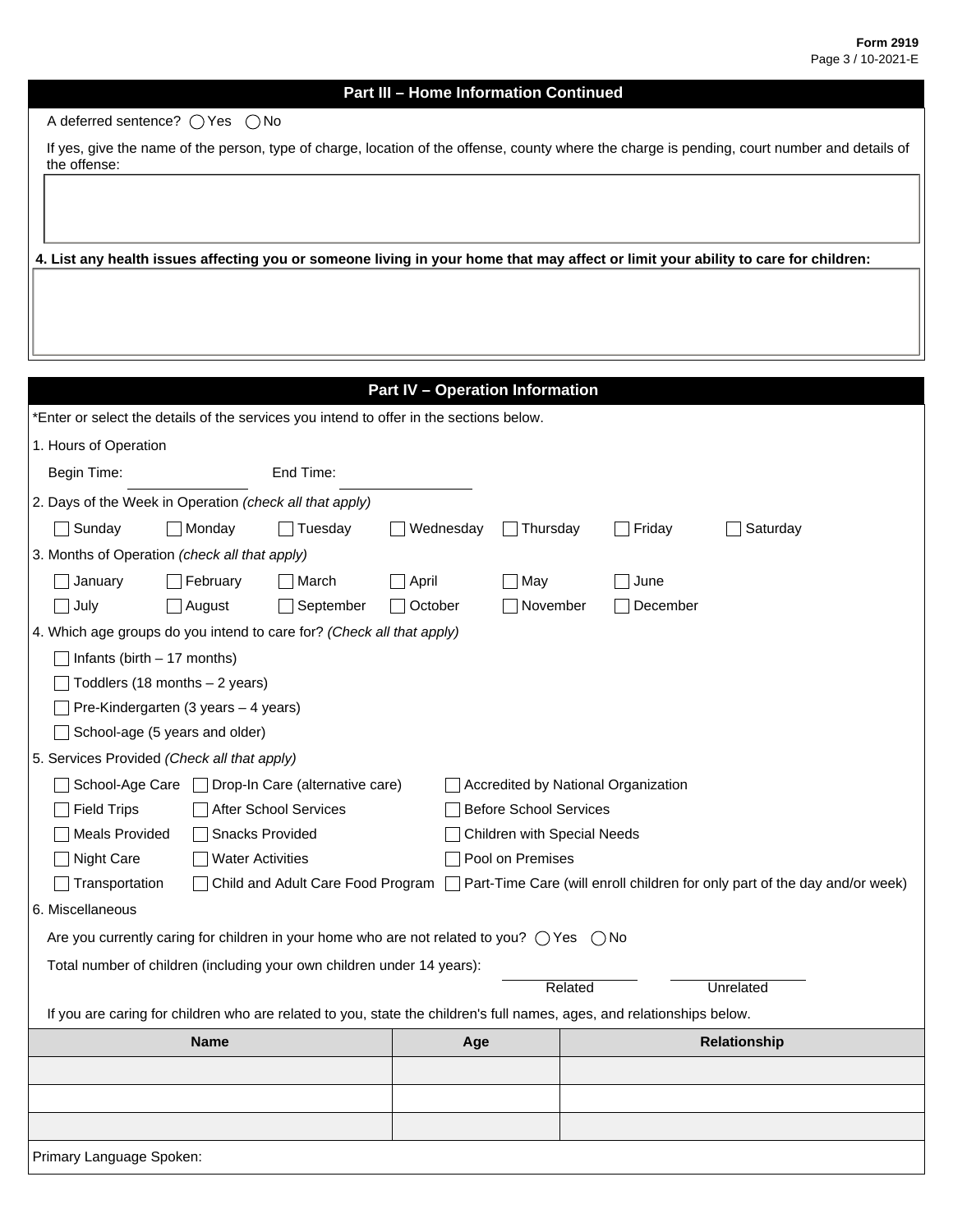|                                                                                                                                                                         | <b>Part V - Permit History</b>                                                                                            |                            |  |  |  |  |  |  |  |
|-------------------------------------------------------------------------------------------------------------------------------------------------------------------------|---------------------------------------------------------------------------------------------------------------------------|----------------------------|--|--|--|--|--|--|--|
| 1. Do you (the applicant) have either a permit to provide any other type of child care or child-placing services, or a pending<br>application to provide such services? |                                                                                                                           |                            |  |  |  |  |  |  |  |
|                                                                                                                                                                         | If yes, specify the name of the operation and type of permit:                                                             |                            |  |  |  |  |  |  |  |
| 2. Have you (the applicant) ever been denied a permit to provide child care or child-placing services?                                                                  |                                                                                                                           |                            |  |  |  |  |  |  |  |
|                                                                                                                                                                         | If yes, provide the date of denial:<br>Type of permit denied:                                                             |                            |  |  |  |  |  |  |  |
| What was the reason for the denial?                                                                                                                                     |                                                                                                                           |                            |  |  |  |  |  |  |  |
|                                                                                                                                                                         | Operation's physical address (Street, City, State and ZIP Code):                                                          |                            |  |  |  |  |  |  |  |
|                                                                                                                                                                         | 3. Have you (the applicant) ever had a permit for child care or child-placing services revoked?                           |                            |  |  |  |  |  |  |  |
|                                                                                                                                                                         | If yes, provide the date of revocation:                                                                                   | Type of operation revoked: |  |  |  |  |  |  |  |
| What was the reason for the revocation?                                                                                                                                 |                                                                                                                           |                            |  |  |  |  |  |  |  |
|                                                                                                                                                                         | Operation's physical address (Street, City, State and ZIP Code):                                                          |                            |  |  |  |  |  |  |  |
|                                                                                                                                                                         | If the revocation occurred in another state, list the name and address of the regulatory body that issued the revocation. |                            |  |  |  |  |  |  |  |
| 4. Have you (the applicant) ever had a permit from HHSC that HHSC refused to renew?                                                                                     |                                                                                                                           |                            |  |  |  |  |  |  |  |
|                                                                                                                                                                         | If yes, provide the date of the refusal to renew:                                                                         |                            |  |  |  |  |  |  |  |
|                                                                                                                                                                         | What was the reason for the refusal to renew?                                                                             |                            |  |  |  |  |  |  |  |
|                                                                                                                                                                         | Operation's physical address (Street, City, State and ZIP Code):                                                          |                            |  |  |  |  |  |  |  |
| 5. Have you (the applicant) ever been prohibited or barred from operating any other type of child care operation?                                                       | ()Yes                                                                                                                     | ( ) No                     |  |  |  |  |  |  |  |
|                                                                                                                                                                         | If yes, provide the date of the prohibition or bar:                                                                       | Type of operation barred:  |  |  |  |  |  |  |  |
|                                                                                                                                                                         | What was the reason for the prohibition or bar?                                                                           |                            |  |  |  |  |  |  |  |
|                                                                                                                                                                         | Operation's physical address (Street, City, State and ZIP Code):                                                          |                            |  |  |  |  |  |  |  |
|                                                                                                                                                                         | If the bar occurred in another state, list the name and address of the regulatory body that issued the bar:               |                            |  |  |  |  |  |  |  |
| 6. Have you (the applicant) ever been a controlling person at an operation?                                                                                             |                                                                                                                           |                            |  |  |  |  |  |  |  |
|                                                                                                                                                                         | If yes, provide the dates:                                                                                                |                            |  |  |  |  |  |  |  |
| Was adverse action taken against the operation for which you were a controlling person? (Examples of adverse action<br>are denial or revocation)                        |                                                                                                                           |                            |  |  |  |  |  |  |  |
|                                                                                                                                                                         | If yes, provide the date of the adverse action:                                                                           |                            |  |  |  |  |  |  |  |
|                                                                                                                                                                         | Operation's physical address (Street, City, State and ZIP Code):                                                          |                            |  |  |  |  |  |  |  |